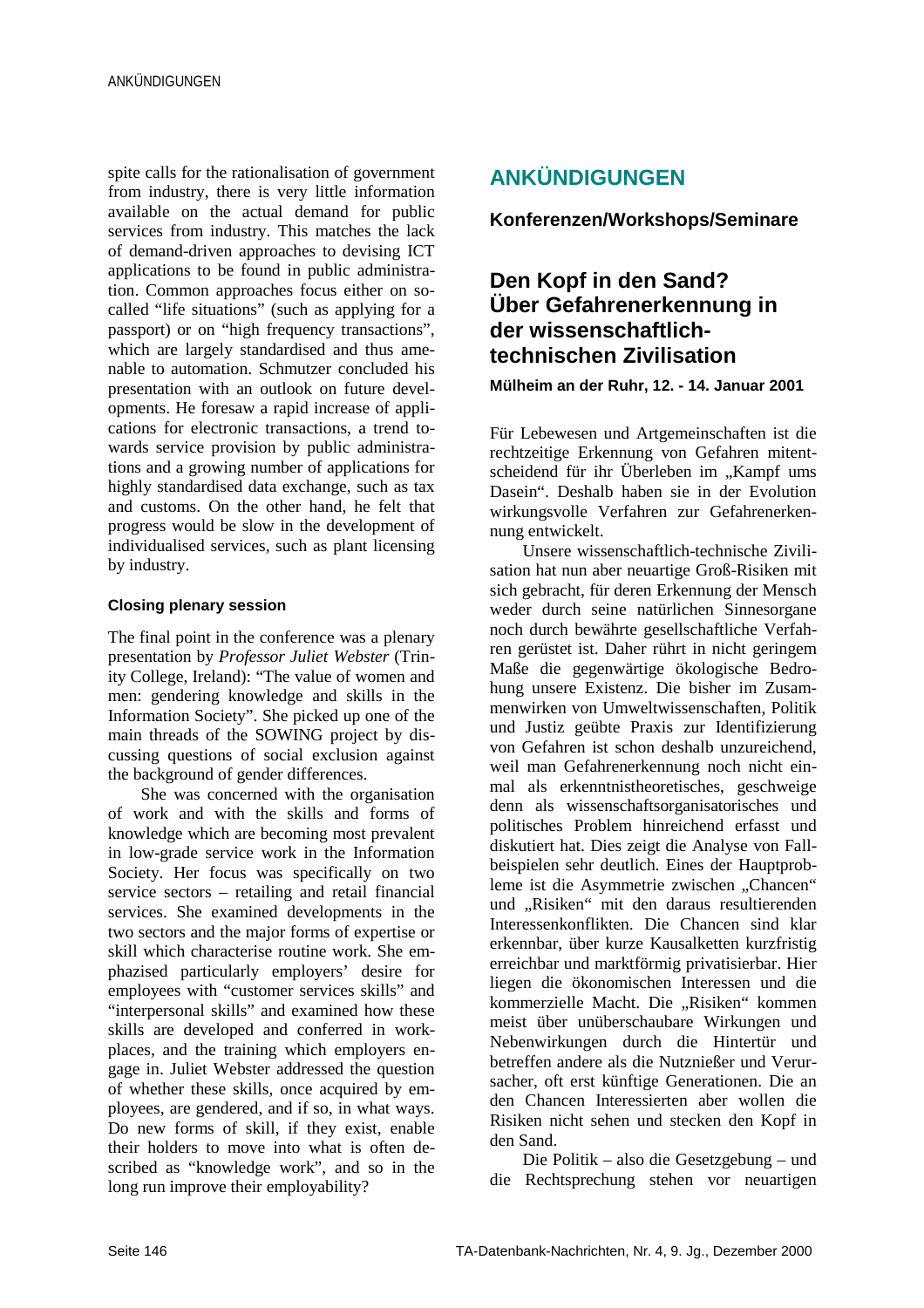Problemen, die belastet sind durch tiefliegende Missverständnisse zwischen (gutachterlicher) Wissenschaft und der Justiz.

Die Tagung wird von der Evangelischen Akademie Mülheim an der Ruhr in Zusammenarbeit mit dem Wuppertal-Institut veranstaltet.

Die Vortragenden und ihre Themen sind:

*Prof. Dr. Günter Tembrock, Berlin: "Wie er*kennen Lebewesen Gefahren?"

*Dr. Leberecht v. Klitzing, Lübeck: "Welche* Gefahren birgt Elektrosmog?"

*Dr. Andreas Gies, Umweltbundesamt,* Berlin: "Spermakrise": Droht der Verlust männlicher Fertilität?"

*Prof. Dr. Erich Schöndorf,* Frankfurt a.M.: "Der Holzschutzmittel-Prozess. An der Schnittstelle zwischen Recht und Wissenschaft"

Prof. Dr. Martin Schulte, Dresden: "Zum Umgang mit Wissen, Nicht-Wissen und unsichtbarem Wissen im Bereich des Rechts"

*Prof. Dr. Michael Drieschner, Bochum: "Nicht* Fakten, sondern Möglichkeiten: Was heißt es, Gefahren zu erkennen?"

*Dr. Hans-Jochen Luhmann,* Wuppertal Institut: "Von der Verdrängung zur Erkenntnis. Defizite in der Organisation der Sorgfalt bei der Gefahrenerkennung"

Außerdem finden Gruppengespräche mit den Referenten oder geladenen Gästen zum Thema "Risiko und Gefahr" sowie "Konsequenzen für die Politik" statt.

#### **Kontakt**

Evangelische Akademie Mülheim an der Ruhr Dr. Hans-Jürgen Fischbeck D-45479 Mülheim an der Ruhr Tel.:  $+49(0)208 - 59906-0$ Fax:  $+49(0)$  208 - 59906-600 E-Mail: hans-juergen.fischbeck@ev-akademiemuelheim.de *Tagungssekretariat*: Petra Büssemeiner Tel.:  $+49(0)208 - 59906 - 543$ Montag bis Freitag 8.00 bis 13.00 Uhr Fax für Gäste: + 49 (0) 208 - 59906-686

**Fourth annual aeronautics day "2001 – Preparing for the global challenges"**

#### **Hamburg, Germany, 29 - 31 January, 2001**

European Research Commissioner Philippe Busquin is expected to attend the fourth annual aeronautics day "2001 – Preparing for the global challenges" taking place in Hamburg on 29 to 31 January, along with the chairmen of the Research Council and of the European Parliament Committee for Research.

The event is intended to address the technological and industrial development of the European aeronautics sector, taking in perspectives from politics, industry and the research community, in response to Europe's social needs and expectations. Indepth thematic presentations of the technological achievements and ongoing activities of collaborative aeronautical R&D will be available especially under the "New perspectives in aeronautics" Key Action of the EU's Fifth Framework Programme (FP5).

Results of European collaborative projects on aeronautics research will be presented in an exhibition, whilst parallel sessions on the following topics will be held:

- Development cost and time to market;
- Aircraft efficiency;
- Environmental friendliness of aircraft;
- Aircraft operational capability and safety;
- Air traffic management and control;
- National and international research collaboration in aeronautics;
- SME industry in the aeronautical supply chain.

(Source: CORDIS focus)

#### **A more detailed programme as well as registration forms will soon be available at the following Web address:**

http://europa.eu.int/comm/research/growth/gcc/inaction-aero02.html

**»**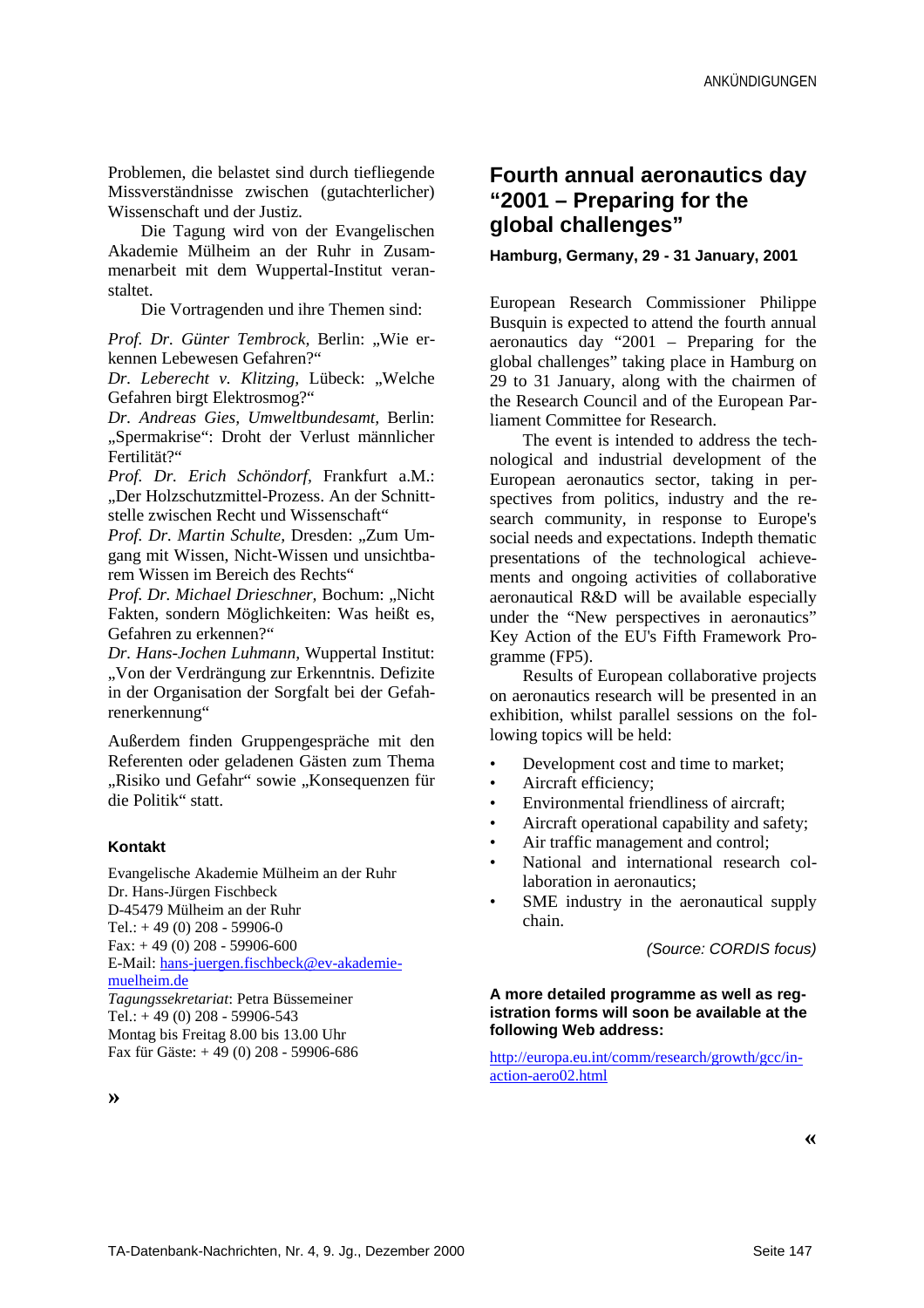# **Keeping The Lights On: Electric Tradition or Innovation?**

**London, UK, 14 - 15 March, 2001**

Liberalization and technical innovation are overturning guiding premises that shaped traditional electricity systems for a century. Traditional and innovative technologies, finances and institutions are not readily compatible. Yet they now have to co-exist, under conditions far from ideal for either. Will tradition hold back innovation? Will innovation undermine tradition? As risks and responsibilities change, who will be keeping the lights on, for whom, and how?

As yet these far-reaching issues are only dimly visible, beyond the immediate turmoil of power cuts and price spikes, mergers and acquisitions, regulatory upheavals, international rivalry and political furore. Nevertheless the intensifying clash between tradition and innovation will determine the future role and nature of electricity in human society.

The Royal Institute of International Affairs is proud to be organizing this groundbreaking conference. The agenda is being developed by *Walt Patterson*, senior research fellow in the Energy and Environmental Programme, at Chatham House, and author of "Transforming Electricity: The Coming Generation of Change" (1999).

Topics for discussion will include:

- Electricity and innovative electricity technologies and their system implications
- Electricity institutions tradition and innovation for governments and companies: regulation and business
- Electricity finances traditional and innovative approaches
- Keeping the lights on  $-$  can tradition and innovation be reconciled?

*Michel Chamia*, immediate past President of CIGRE, *Roger Gale*, Chief Executive Officer, PHB Hagler Bailly and *Dr Rajendra Pachauri*, Director, Tata Energy Research Institute have already confirmed that they will be giving keynote addresses. They will be joined by an international gathering of senior people from government, industry, academia and nonernment, industry, academia and nongovernmental organizations, to consider the

global ramifications of this issue, its significance for economic, social and environmental policy, and its wide-ranging political implications.

#### **Registration**

The Royal Institute of International Affairs Ms Catherine O'Keeffe Acting Head, Conference Unit Chatham House 10 St James's Square London SW1Y 4LE, UK Fax: + 44 (0) 20 7321 2045 Website: http://www.riia.org

**«**

#### Call for papers

# **RTD benchmarking conference**

**Brussels, Belgium, 15 - 16 March, 2001**

A call for papers has been issued by DG Research, organisers of a conference looking at the contribution of European socio-economic research to the benchmarking of RTD (research and technological development) policies in Europe, to be held in Brussels on 15 and 16 March 2001.

The need for benchmarking of RTD policies draws instructions from Europe's research ministers in June to benchmark Member State's RTD policies in the following areas:

- human resources;
- public and private investment;
- scientific and technological productivity;
- impact on economic competitiveness and employment.

(Source: CORDIS focus)

#### **For further information, please contact:**

Nikos Kastrinos DG RTD European Commission Fax: + 32-2-2958865 E-mail: nikolaos.kastrinos@cec.eu.int Internet: http://www.cordis.lu/improving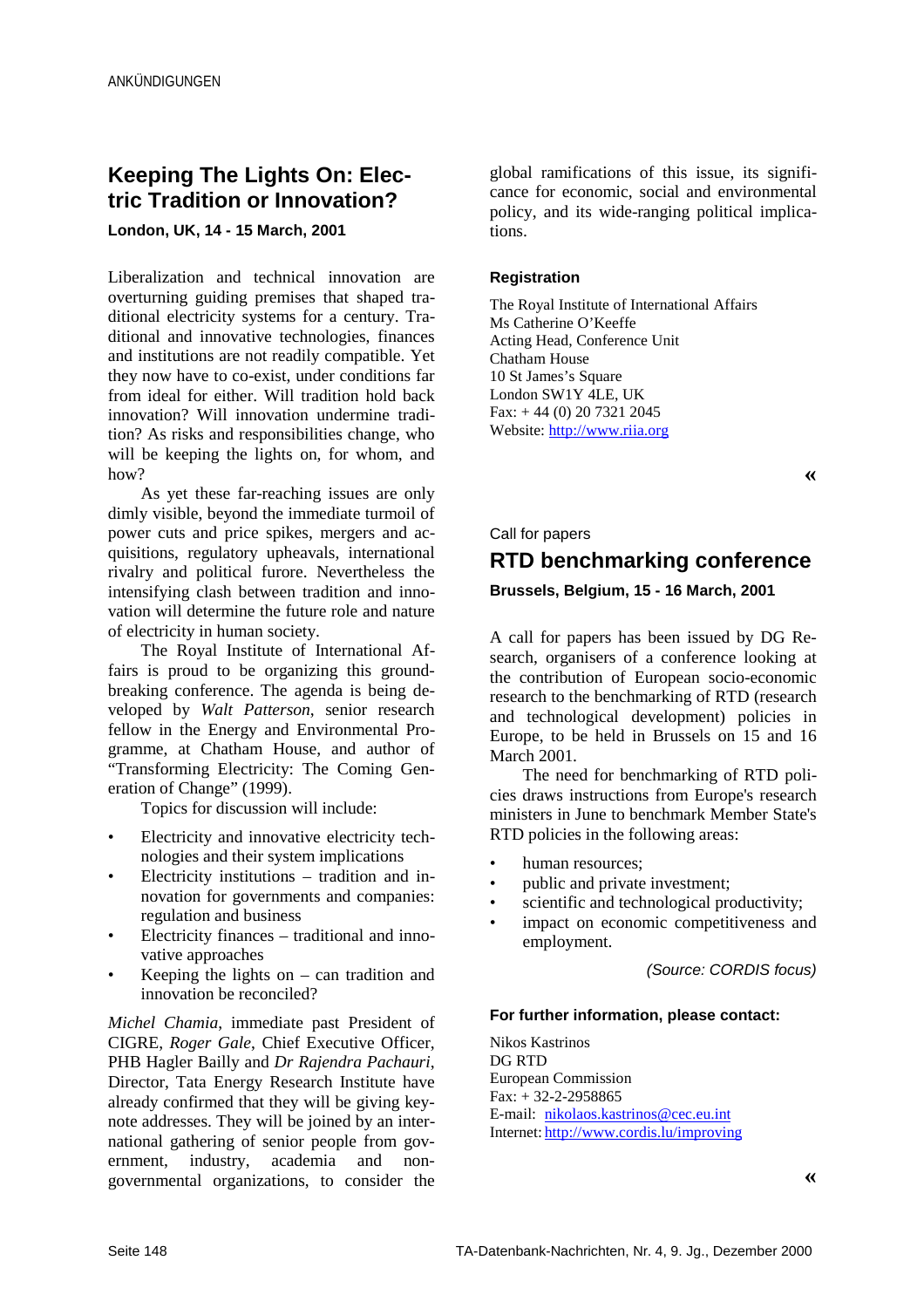## **Biotechnology ethics and public perceptions of biotechnology**

**Oxford, UK, 16 - 25 March, 2001**

An EU advanced workshop on "biotechnology ethics and public perceptions of biotechnology" will be held next year from 16 to 25 March 2001 at Oxford University in the UK.

This intensive and interactive workshop covers: Moral theories and philosophy from concept to practice; Importance of ethics for science and engineering; Regulations, laws, codes and ethics and their relationships; Public perceptions of biotechnology, linking attitudes to behaviour; Communication approaches and their effectiveness; How the media work; Communication strategies used by companies, academia and NGOs.

The cost, including full board and course materials, is  $€1000$ . Participants from less favoured regions in Europe can apply for a full grant, while 12 grants of €500 are available for other EU participants. The course, which is supported by the European Commission's Quality of Life programme, is for PhD students, lecturers, postdoctoral fellows and industrial researchers in biotechnology.

The course is credited as part of the European Doctorate in Biotechnology (EDBT) study programme. A limited number of places is available so early application is advisable. Applicants should send their curriculum vitae and a letter briefly explaining their interests in the course (and if applicable a request for a grant) before **1 January 2001** to the address below.

(Source: CORDIS focus)

#### **For further information, please contact:**

Dr. David J. Bennett Oude Delft 60 NL-2611 CD Delft  $Tel.: + 31-15-2127800$ Fax: + 31-15-2127111 E-mail: efb.cbc@stm.tudelft.nl http://www.cordis.lu/life/src/event120301.htm http://efbweb.org/ppb

#### **Belfast, Northern Ireland, 3 - 4 May, 2001**

The European Commission will participate in a conference on renewable energy in maritime island climates in Belfast, Northern Ireland, on 3 and 4 May 2001.

The Centre for Sustainable Technologies, the University of Ulster and the Solar Energy Society are organising the event and inviting abstracts on wind, biomass, solar thermal and photovoltaics, hydro, wave, and tidal power, energy conscious building and materials, and integration of renewables and policy.

(Source: CORDIS focus)

#### **For further information, please contact:**

ISLENET V. Argyraki 200 rue Engeland/Engelandstraat, B-1180 Brussels Tel.: + 32-2-3750281 E-mail: vargyraki@skynet.be E-mail: remic@ulst.ac.uk Internet: http://www.engj.ulst.ac.uk/REMIC

**«**

# **Eco-Informa 2001: Environmental risks and the global community – strategies for meeting the challenges**

**Chicago, USA, 14 - 18 May, 2001**

A specialist conference for European and US scientists in the field of environment and environmental information will be held from 14 to 18 May 2001 in Chicago. The meeting is being organised by the US Department of Energy Centre for Risk Excellence, Argonne National Laboratory and the Eco-Informa Foundation. The central focus of Eco-Informa 2001 is on developing solutions for the global community to:

- meet freshwater demands of increasing populations and expanding economies;
- supply adequate, safe and nutritious food;

**»**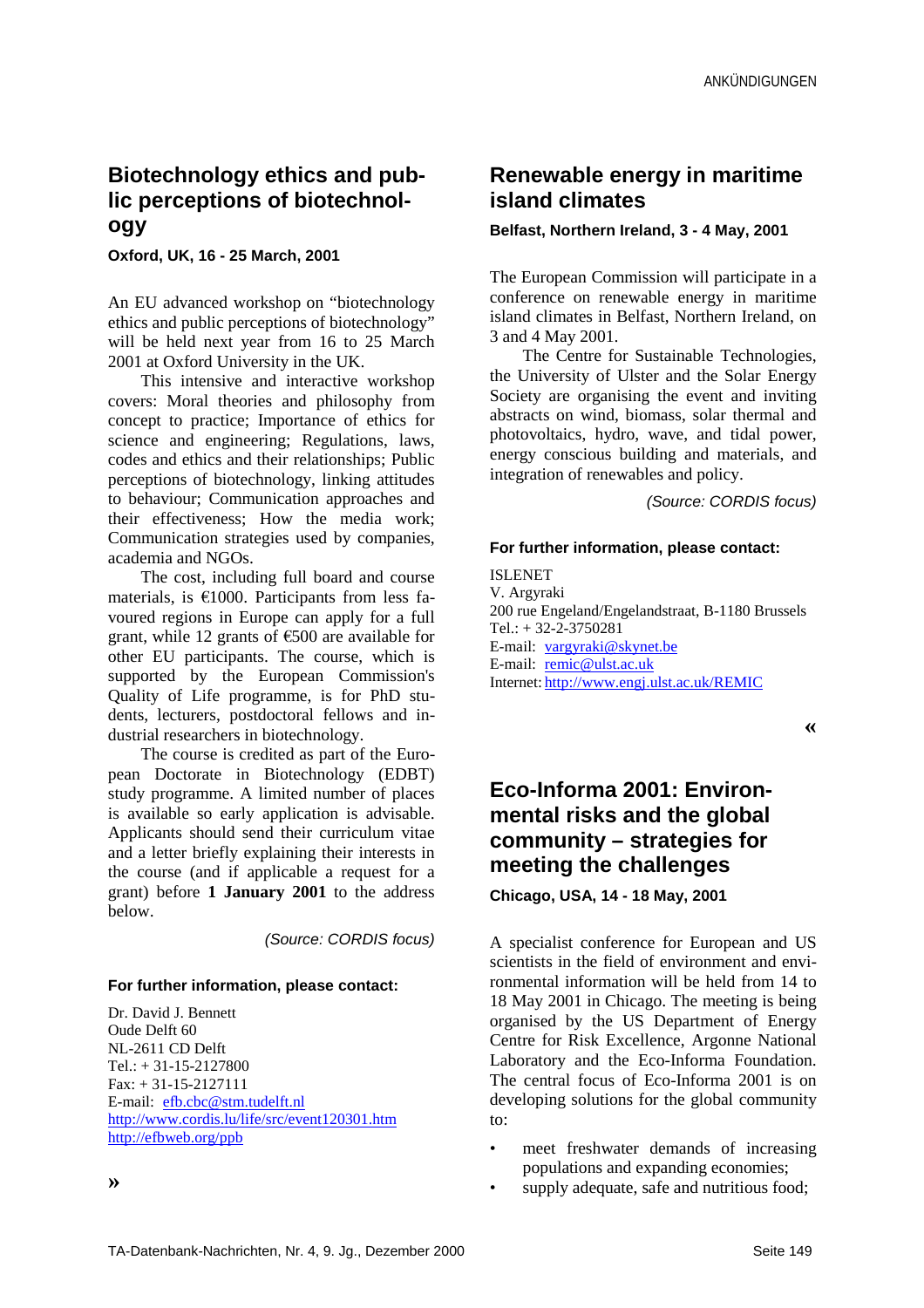- provide economically reliable and environmentally sustainable energy;
- preserve diverse natural resources and mitigate environmental contamination.

Key speakers are invited from Europe, North and South America, Africa, Asia, Australia and New Zealand.

(Source: CORDIS focus)

#### **For more information please consult the following website:**

**http://eco-informa.ead.anl.gov/** or contact:

Prof Walter Leal Filho TuTech Schellerdamm 4, D-21079 Hamburg Tel.:  $+49(0)40 - 76618059$ Fax:  $+ 49(0) 40 - 76618048$ E-mail: leal@tutech.de

**»**

### **Benchmarking best practice in research administration**

#### **Stockholm, Sweden, 15 - 16 June, 2001**

The meeting will be held by the European Association for Research Managers and Administrators (EARMA).

So far, several topics under this heading have been identified for further consideration (with concurrent sessions organised in several tracks):

- research management and administration to greater professional competence;
- equal opportunity in science how to create a research environment feasible for both sexes;
- towards a European patent;
- follow-up on the Fifth Framework Programme;
- full cost versus additional cost new methods of accounting.

In anticipation of the enlargement of the European Union, EARMA is also developing ideas to involve colleagues from preaccession countries in its activities.

The organisers plan to offer participants a "pre-conference", starting in Helsinki, Finland. Part of the programme will be carried out during the boat trip from Helsinki to Stockholm. The organisers are inviting participants' suggestions for topics to be addressed during the conference.

(Source: CORDIS focus)

#### **For more information please contact:**

Katarina Bjelke Grants and Contracts manager Grants Office Karolinska Institute Nobels vag5, S-171 77 Stockholm Tel.: + 46-7286028 Fax: + 46-8318406 E-mail: katarina.bjelke@admin.ki.se

**«**

First announcement and call for papers

## **2001 Open Meeting of the Human Dimensions of Global Environmental Change Research Community**

#### **Rio de Janeiro, Brazil, 6 - 8 October 2001**

Following three successful international meetings held at Duke University (USA) in 1995, IIASA (Austria) in 1997, and Shonan Village (Japan) in 1999, the research community will meet in Brazil in 2001. Information about the previous meetings can be found on http://www.iges.or.jp. The community is involved in research on the causes and consequences of, and responses to, global environmental change. An important goal of the meeting is to continue the exchange of information about ongoing research and the establishment and strengthening of research networks. The meeting will also seek to evaluate the progress made during the past 10 years in nurturing high quality research in this area and in related capacity building endeavours.

Particular emphasis will be placed on research reports that include a regional or "placebased" perspective and that make a linkage